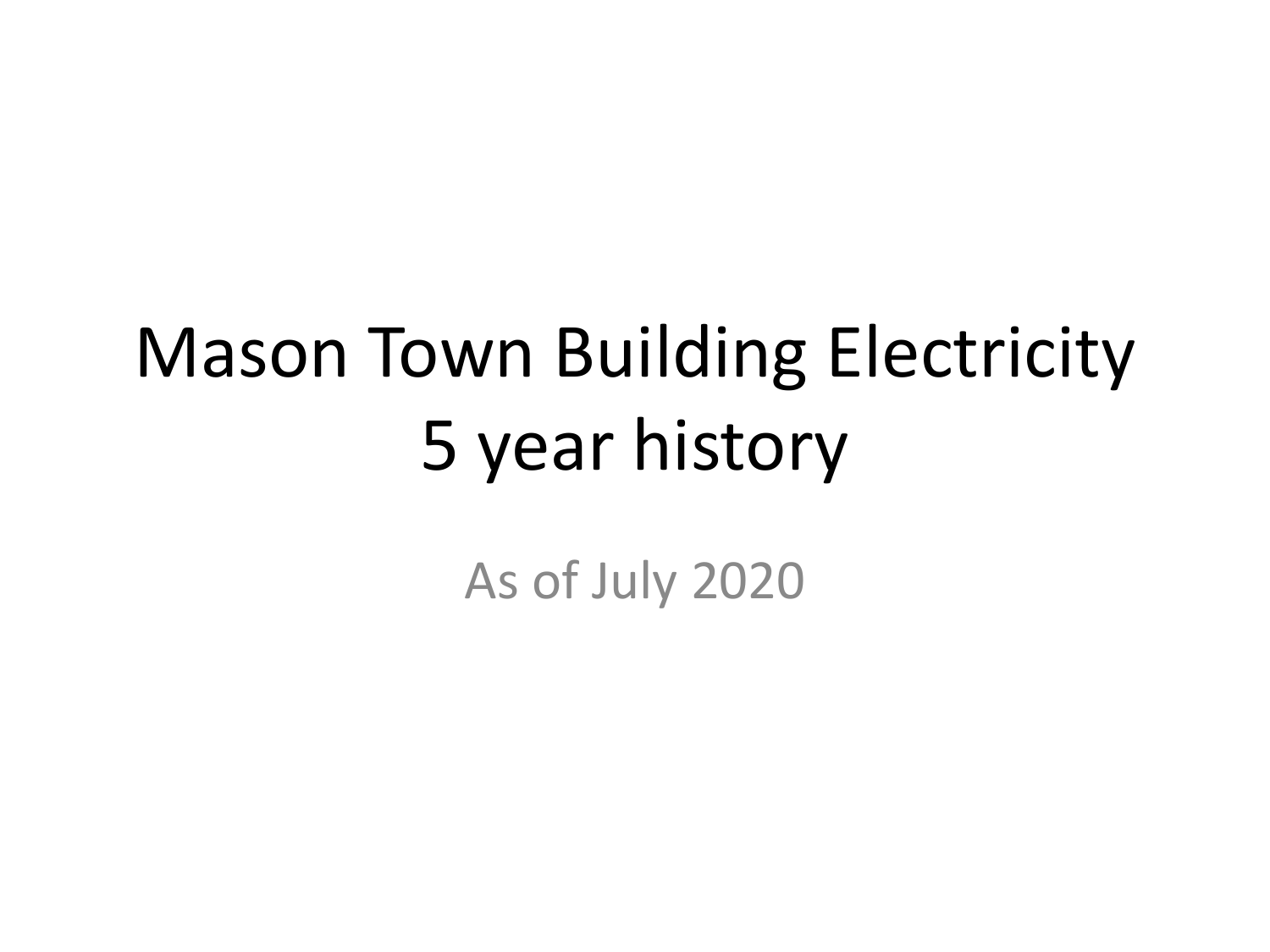## Police Dept electricity year by year



Month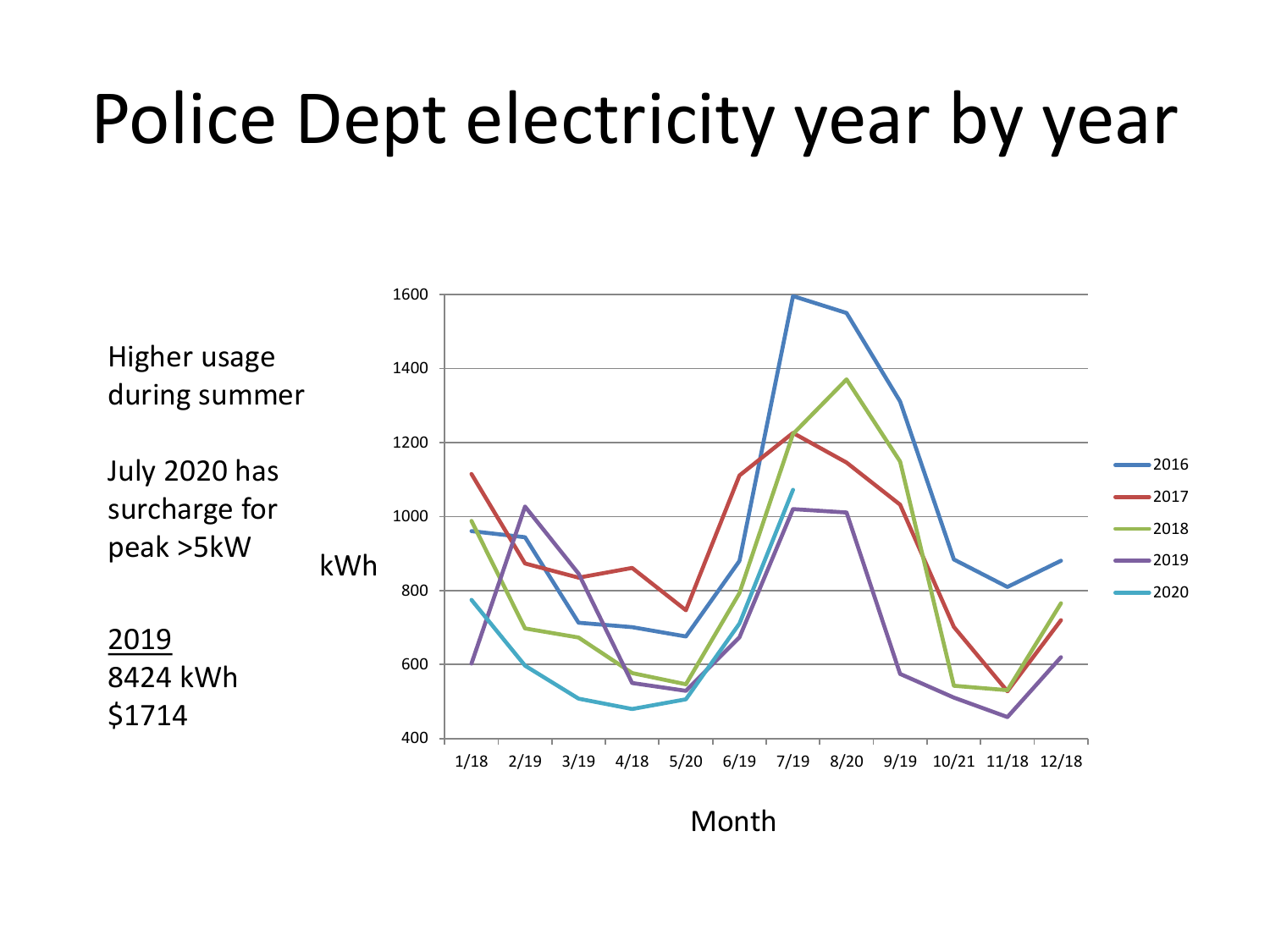#### Mann House electricity year by year

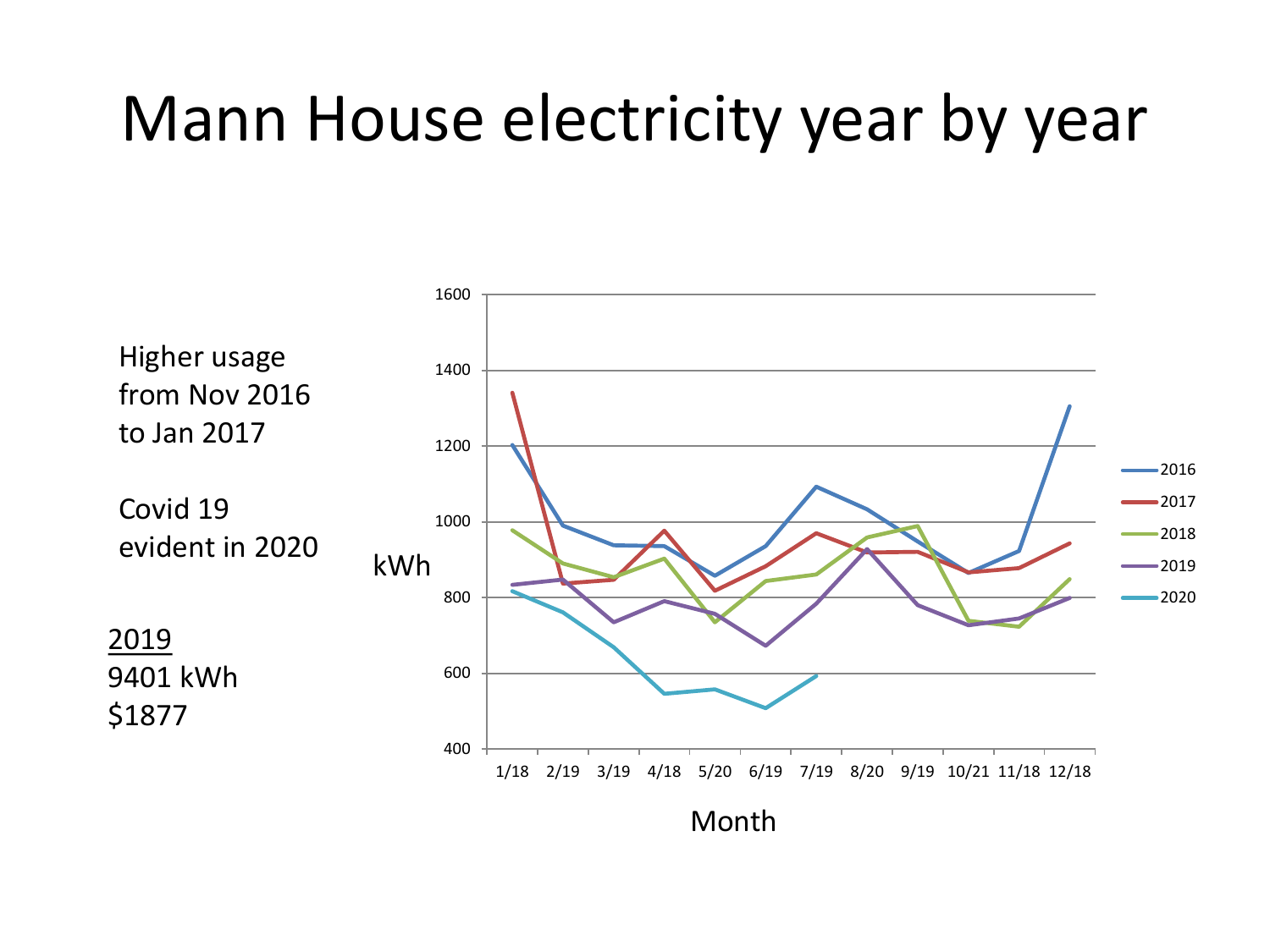#### Town Hall electricity usage year by year

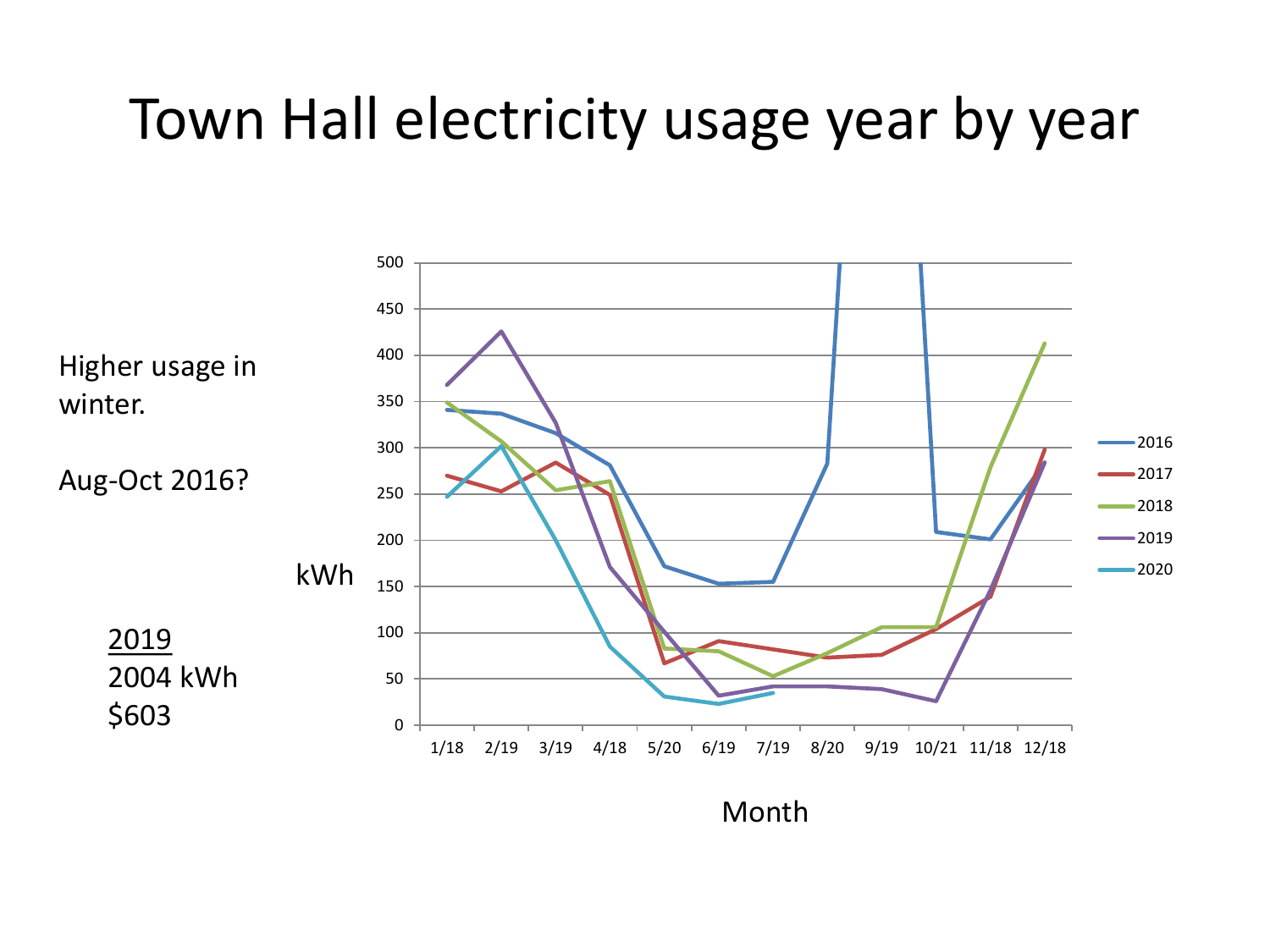## Fire Dept Electricity year by year

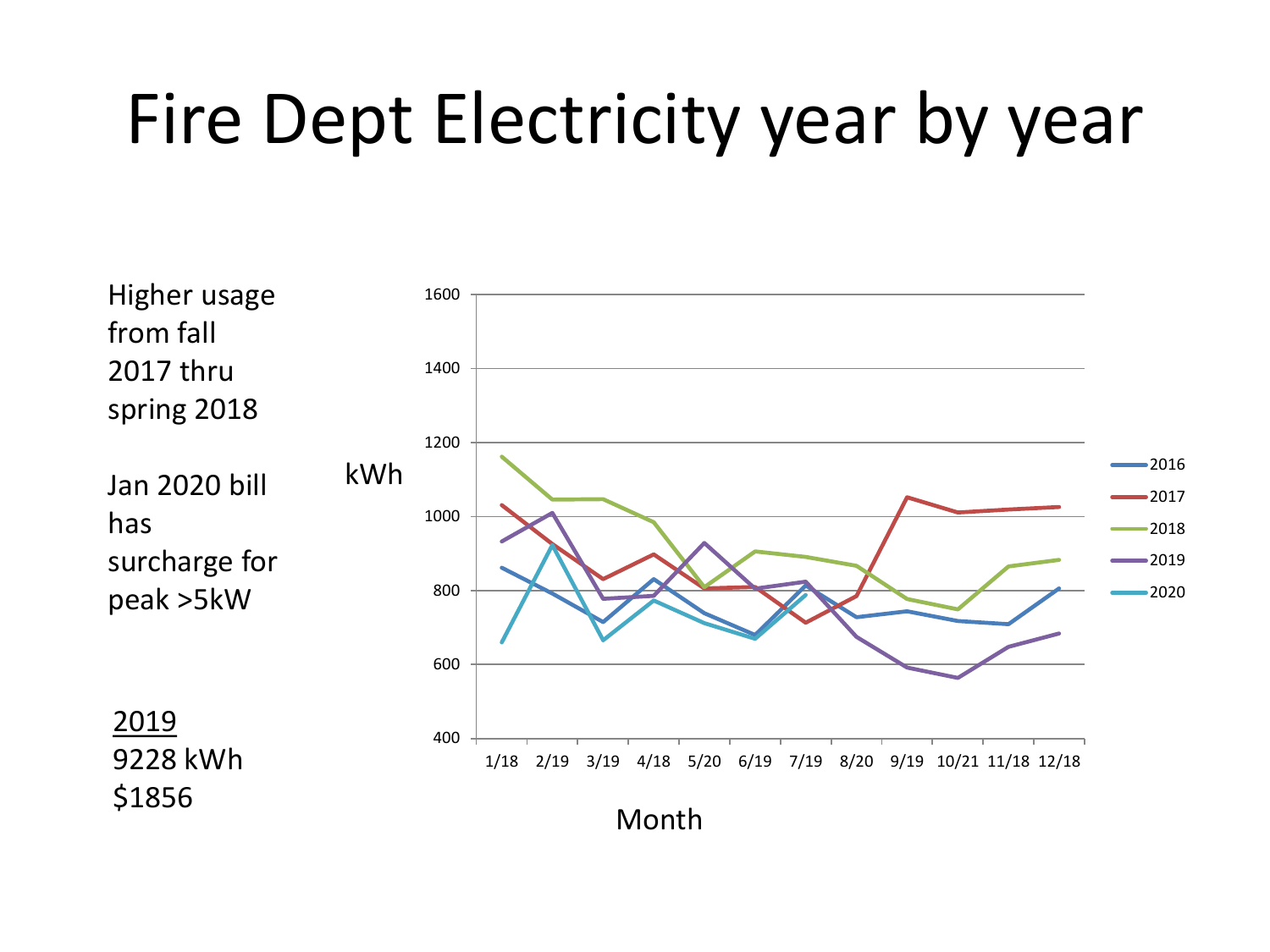#### Hwy Dept electricity usage year by year

500 600 700 800 900 1000 1100 1200 1300 1400 1500 1/18 2/19 3/19 4/18 5/20 6/19 7/19 8/20 9/19 10/21 11/18 12/18 2016  $-2017$ 2018  $-2019$  $-2020$ Month kWh Only looking at new bldg data Has surcharges for peak >5kW nearly every month in 2020 2019 10569 kWh \$2432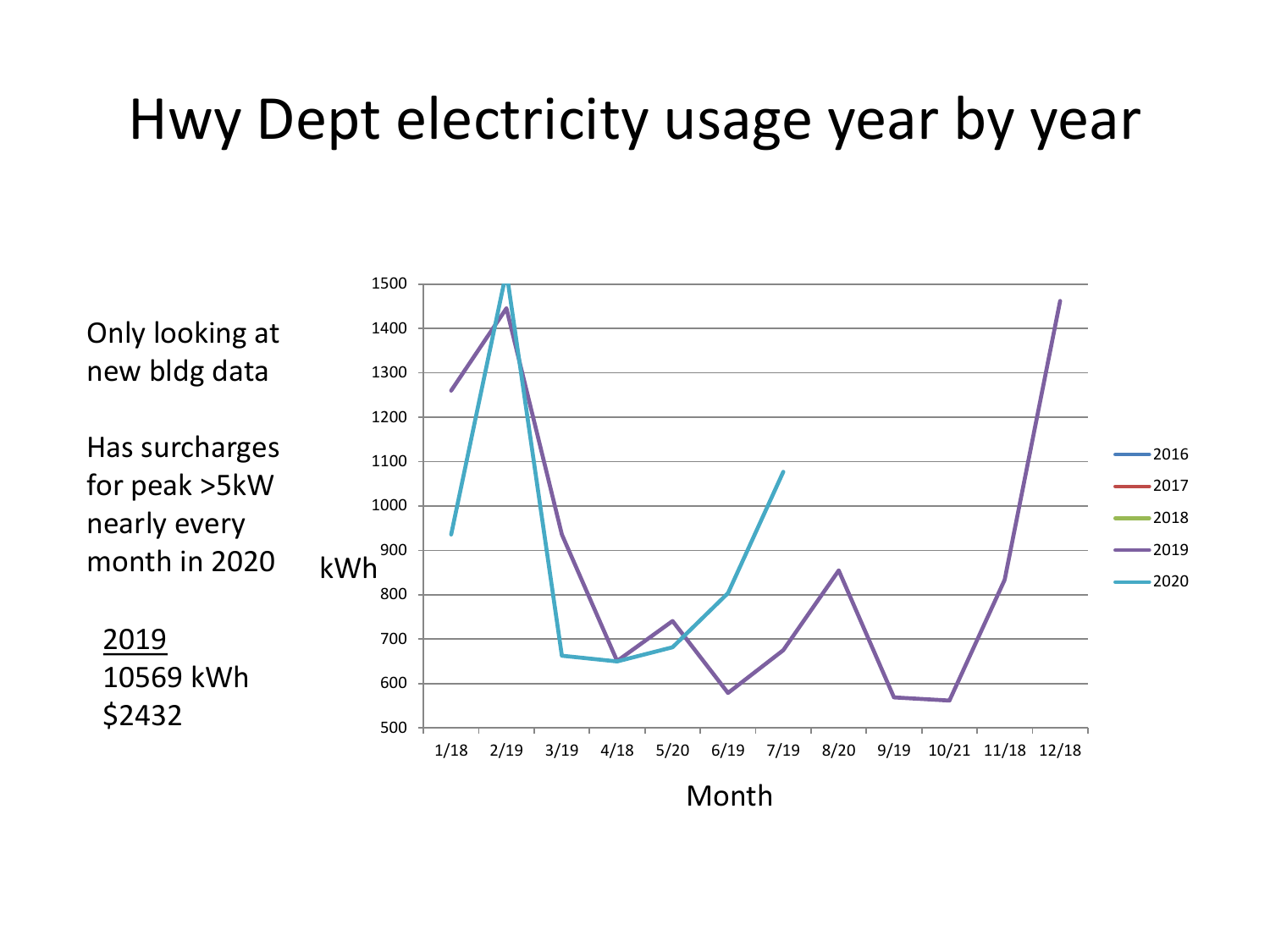### Communication Tower

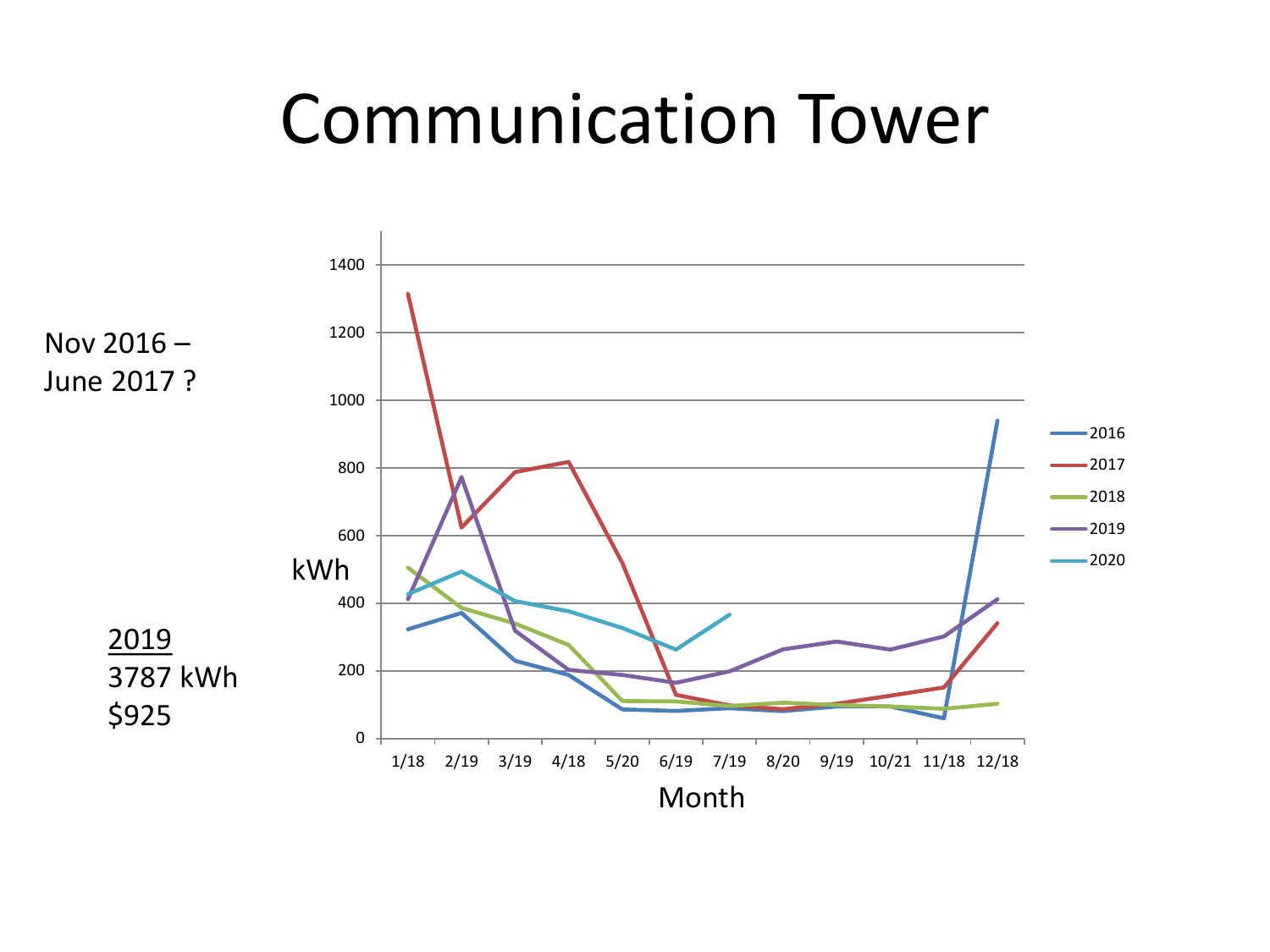#### Raw data 2020

|                          |                                       |                       |            |             |             |                        |                                                       |                                     |                   |                   |         | LED Lights start |     |     |     |                |
|--------------------------|---------------------------------------|-----------------------|------------|-------------|-------------|------------------------|-------------------------------------------------------|-------------------------------------|-------------------|-------------------|---------|------------------|-----|-----|-----|----------------|
| Electricity 2020         |                                       |                       | from       | 12/18/19    | 1/17/20     | 2/19/20                | 3/18/20                                               | 4/17/20                             | 5/19/20           | 6/18/20           | 7/21/20 |                  |     |     |     |                |
|                          |                                       |                       | to         | 1/17/20     | 2/19/20     | 3/18/20                | 4/17/20                                               | 5/19/20                             | 6/18/20           | 7/21/20           |         |                  |     |     |     |                |
| <b>Building</b>          | Address                               | <b>Billing Number</b> |            | Jan         | Feb         | Mar                    | Apr                                                   | May                                 | Jun               | Jul               | Aug     | Sep              | Oct | Nov | Dec | Total          |
| <b>Town Hall</b>         | 7 Meetinghouse                        | 5691 210 1078         | kWh        | 247         | 302         | 200                    | 85                                                    | 31                                  | 23                | 35                |         |                  |     |     |     | 923            |
|                          |                                       |                       | cost       | \$63.66     | \$73.80     | \$53.93                | \$32.24                                               | \$22.07                             | \$20.54           | \$22.81           |         |                  |     |     |     | \$289.05       |
|                          |                                       |                       | kw >5kw    |             |             |                        |                                                       |                                     |                   |                   |         |                  |     |     |     |                |
| Mann house               | 16 Darling Hill                       | 5663 388 0067         | kWh        | 817         | 761         | 669                    | 546                                                   | 558                                 | 508               | 593               |         |                  |     |     |     | 4452           |
|                          |                                       |                       | cost       | \$151.55    |             | \$143.00 \$130.49      |                                                       | \$115.95 \$117.37                   | \$111.44 \$121.51 |                   |         |                  |     |     |     | \$891.31       |
|                          |                                       |                       | kw >5kw    |             |             |                        |                                                       |                                     |                   |                   |         |                  |     |     |     |                |
| Police Dept              | 38 Darling Hill                       | 5688 188 0033         | kWh        | 775         | 597         | 508                    | 480                                                   | 506                                 | 711               | 1072              |         |                  |     |     |     | 4649           |
|                          |                                       |                       | cost       | \$146.40    |             | \$123.22 \$111.44      |                                                       | \$106.73 \$111.21 \$135.47 \$186.20 |                   |                   |         |                  |     |     |     | \$920.67       |
|                          |                                       |                       | kw >5kw    |             |             |                        |                                                       |                                     |                   | 0.5               |         |                  |     |     |     |                |
| Fire Dept                | 101 Depot (front) 5686 465 1088       |                       | kWh        | 660         | 923         | 666                    | 773                                                   | 712                                 | 670               | 788               |         |                  |     |     |     | 5192           |
|                          |                                       |                       | cost       | \$142.14    |             |                        | \$162.50 \$130.15 \$142.80 \$135.59 \$130.62 \$144.65 |                                     |                   |                   |         |                  |     |     |     | \$988.45       |
|                          |                                       |                       | kw >5kw    | 0.6         |             |                        |                                                       |                                     |                   |                   |         |                  |     |     |     |                |
| <b>Hwy Dept</b>          | 83 Depot (rear)                       | 5629 210 1029         | kWh        | 936         | 1528        | 663                    | 650                                                   | 682                                 | 804               | 1077              |         |                  |     |     |     | 6340           |
| Fire Dept Sodium         | 101 Depot                             | 5629 210 1029         | kWh        | 59          | 52          | 47                     | 42                                                    | 35                                  | 34                | 35                |         |                  |     |     |     | 304            |
| Hwy Dept Sodium 83 Depot |                                       | 5629 210 1029         | kWh        | 59          | 52          | 47                     | 42                                                    | 35                                  | 34                | 35                |         |                  |     |     |     | 304            |
|                          |                                       |                       | cost       | \$233.65    | \$310.23    | \$208.43               | \$183.36                                              | \$201.61                            | \$201.40          | \$259.57          |         |                  |     |     |     | \$1,598.25     |
|                          |                                       |                       | kw >5kw    | 0.5         | 1.1         | 1.4                    |                                                       | 1.0                                 | 0.1               | 1.7               |         |                  |     |     |     |                |
| Comm Tower               | 960 Townsend                          | 5623 235 1049         | <b>kWh</b> | 427         | 494         | 406                    | 376                                                   | 327                                 | 263               | 366               |         |                  |     |     |     | 2659           |
|                          |                                       |                       | cost       | \$98.58     | \$110.41    | \$92.77                | \$87.10                                               | \$77.88                             | \$65.80           | \$85.24           |         |                  |     |     |     | \$617.78       |
|                          |                                       |                       | kw >5kw    |             |             |                        |                                                       |                                     |                   |                   |         |                  |     |     |     |                |
| <b>Ball Field</b>        | 39 Sand Pit                           | 5608 134 1018         | kWh        |             |             |                        |                                                       | $\mathbf 0$                         | $\mathbf{0}$      | $\overline{0}$    |         |                  |     |     |     | $\mathbf 0$    |
|                          |                                       |                       | cost       |             |             |                        |                                                       | \$30.21                             | \$16.21           | \$16.21           |         |                  |     |     |     | \$62.63        |
|                          |                                       |                       | kw >5kw    |             |             |                        |                                                       |                                     |                   |                   |         |                  |     |     |     |                |
| Sunny Valley Sch         | 834 Valley                            | 5669 775 7078         | kWh        | $\mathbf 0$ | $\mathbf 0$ | $\mathbf 0$            | $\mathbf 0$                                           | $\mathbf{1}$                        | $\mathbf 0$       |                   |         |                  |     |     |     | $\overline{1}$ |
|                          |                                       |                       | cost       | \$13.81     | \$13.81     | \$13.81                | \$13.81                                               | \$13.98                             | \$13.81           |                   |         |                  |     |     |     | \$83.03        |
|                          |                                       |                       | kw >5kw    |             |             |                        |                                                       |                                     |                   |                   |         |                  |     |     |     |                |
|                          |                                       |                       |            |             |             |                        |                                                       |                                     |                   |                   |         |                  |     |     |     |                |
| Unmetered lights         |                                       |                       |            | Jan         | Feb         | Mar                    | Apr                                                   | May                                 | Jun               | Jul               | Aug     | Sep              | Oct | Nov | Dec |                |
| 5 Mercury, 1 Sodium      |                                       | 8000 976 0150         | kWh        | 412         | 364         | 333                    | 296                                                   | 250                                 | 242               | 250               |         |                  |     |     |     |                |
|                          |                                       |                       | cost       | \$156.49    |             | \$149.46 \$146.04      | \$141.95                                              | \$136.87                            |                   | \$135.98 \$136.87 |         |                  |     |     |     |                |
|                          |                                       |                       |            |             |             |                        |                                                       |                                     |                   |                   |         |                  |     |     |     |                |
| <b>Energy Supplier</b>   | Constellation New Energy (0.0763/kWh) |                       |            |             |             | <b>Total Town kWh</b>  |                                                       |                                     | 24,824            |                   |         |                  |     |     |     |                |
|                          |                                       |                       |            |             |             | <b>Total Town cost</b> |                                                       |                                     | \$5,451           |                   |         |                  |     |     |     |                |
|                          |                                       |                       |            |             |             |                        |                                                       |                                     |                   |                   |         |                  |     |     |     |                |